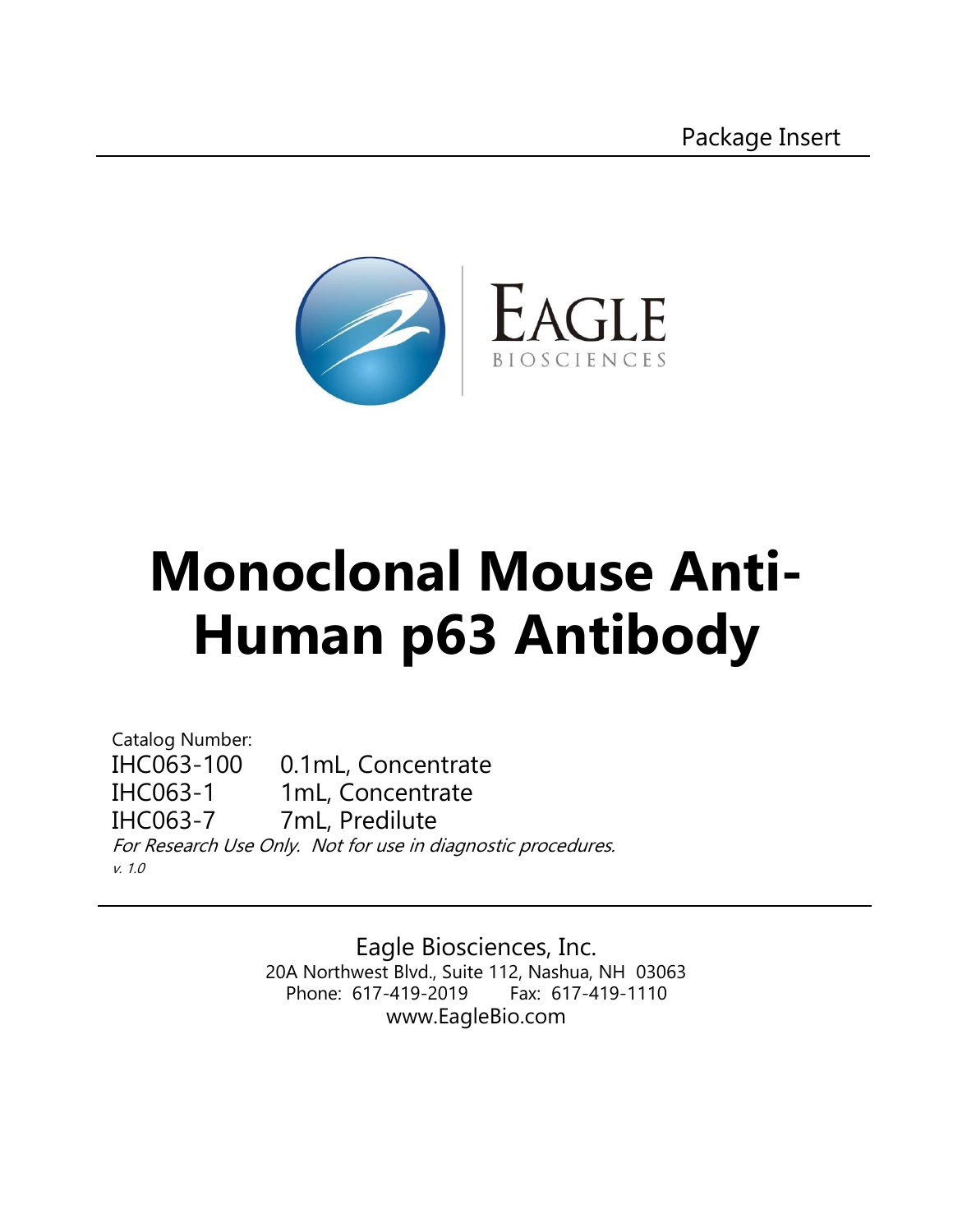

# **Intended Use**

The Eagle Biosciences Monoclonal Mouse Anti-Human p63 antibody is intended for qualified laboratories to qualitatively identify by light microscopy, the presence of associated antigens in formalin-fixed, paraffin-embedded (FFPE) tissue sections using immunohistochemistry test methods. The Mouse Monoclonal Anti-Human p63

Antibody is for research use only and not to be used for diagnostic procedures.

#### **Overview**

p63 is a tumor suppressor protein that is very similar to p53 in structure and function, while being homologous to p73. p63 is important in development and differentiation, and has been identified as a useful marker for distinguishing between lung squamous cell carcinomas and adenocarcinomas. Anti-p63 is also used to differentiate between benign and malignant prostate and breast lesions, due to its labeling of the nuclei of myoepithelial cells in both tissue types.

#### **Antibody Principles**

Visualization of the antigen present in tissue sections is accomplished in a multistep immunohistochemical staining process, in conjunction with a horseradish peroxidase (HRP) or alkaline phosphatase (AP) linked detection system. The process involves the addition of the stated antibody (primary antibody) to a tissue slide, followed by a secondary antibody (linked to an enzyme complex) which specifically binds to the primary antibody. A chromogenic substrate is then added which reacts with the enzyme complex, resulting in a colorimetric reaction at the site of the antigen. Results are interpreted using a light microscope.

| <b>Product Format</b> | <b>Dilution</b>  | <b>Buffer Composition</b>                                              |
|-----------------------|------------------|------------------------------------------------------------------------|
| Predilute             | Ready to Use     | Antibody Diluent (Cat# IHC000)                                         |
| Concentrate           | $ 1:80 - 1:400 $ | Tris Buffer, pH $7.3 - 7.7$ , with $1\%$<br>BSA and <0.1% Sodium Azide |

# **Kit Components/Materials Provided**

# **Required Materials that are not supplied**

The following materials are required but not provided

- Detection system (ie. BOND Polymer Refine Detection Kit or UltraView Universal
- DAB Detection Kit)
- Chromogen (ie. DAB Substrate Kit)
- IHC wash buffer and blocking solution
- Hematoxylin or other counterstaining reagents
- Ethanol or reagent alcohol, xylene or xylene substitute and mounting medium
- Antibody diluents
- Positive and negative control tissue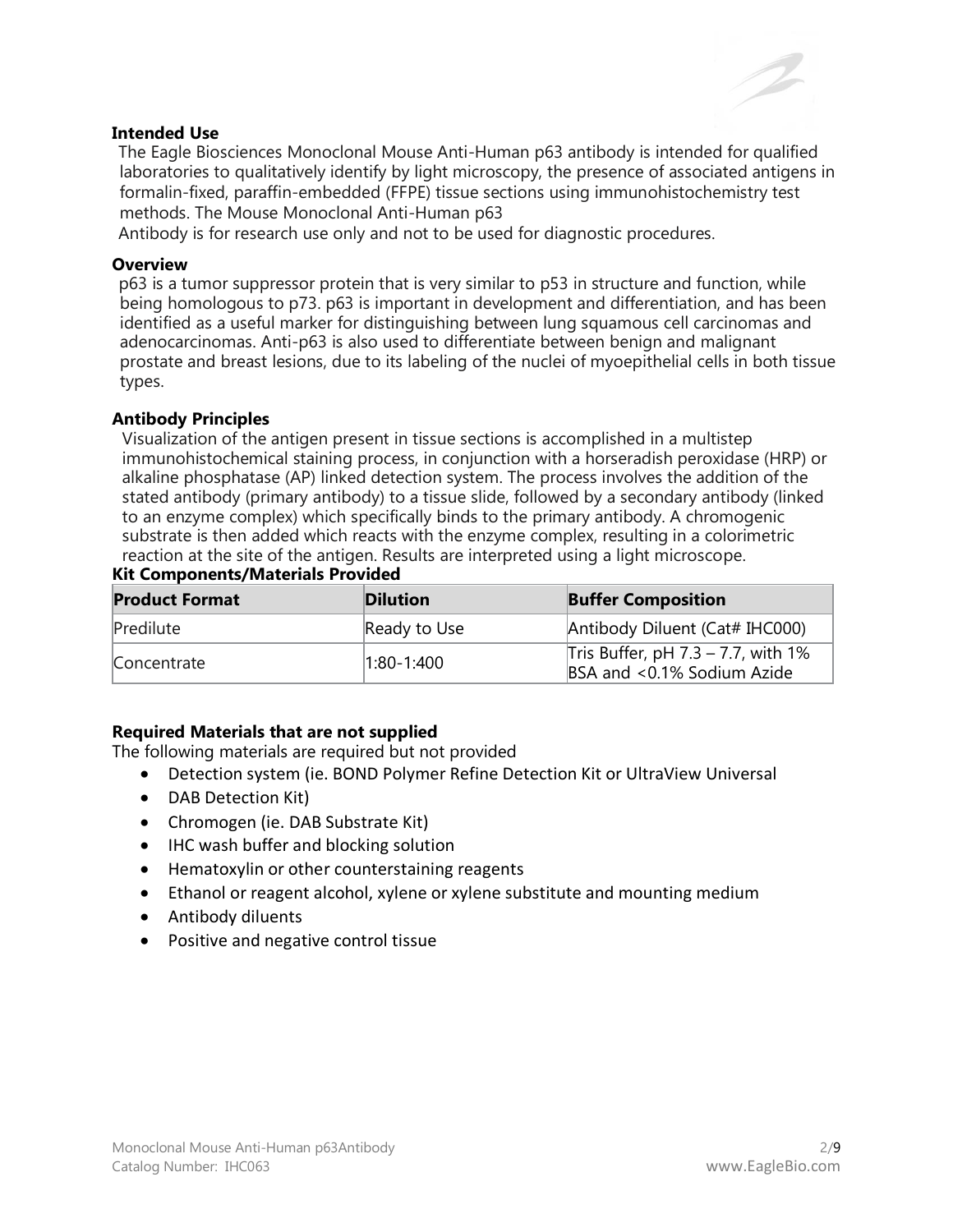

### Reconstitution, Mixing, Dilution, and Titration

The prediluted antibody does not require any mixing, dilution, reconstitution, or titration; the antibody is ready-to-use and optimized for staining. Any further dilution may affect the quality of the staining signal or antibody-antigen interaction. The concentrated antibody requires dilution using an Antibody Diluent Buffer, to the recommended working dilution range listed in the table above, prior to use.

#### Storage and Handling

#### Store at 2-8°C.

To ensure stability, immediately replace vial back in the refrigerator after each use. When stored correctly, the antibody is stable until the expiry date indicated on the label. Positive and negative controls should be concurrently run with tissue specimens, to enable identification of any inadequacies with the antibody or reagents. If antibody stability issues are suspected, please contact Customer Service at [info@eaglebio.com](mailto:info@eaglebio.com)

# Specimen Collection and Preparation for Analysis

Each tissue section should be fixed with 10% neutral buffered formalin, cut to the applicable thickness (4µm), and placed on a glass slide that is positively charged. The prepared slide should then be baked for a minimum of 30 minutes in a 53-65°C oven (do not exceed 24 hours).

Note: Performance evaluation has been shown on human tissues only. Variable results may occur due to extended fixation time or variations in tissue preparation.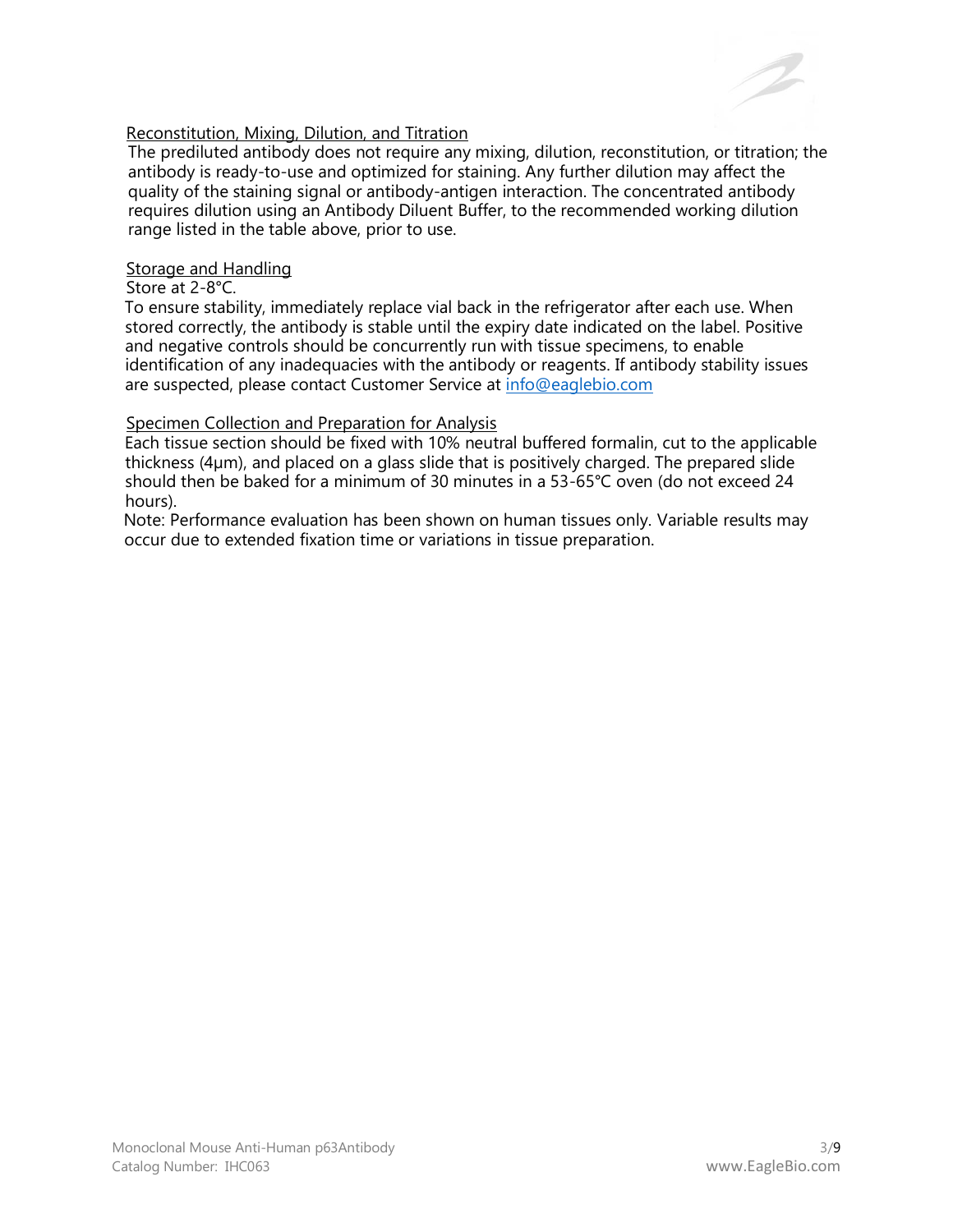# **Instructions for Use**

Recommended Staining Protocols for p63 [IHC063] antibody:

Automated Staining with Leica Biosystems Bond-MAX Platform:

This primary antibody has been optimized and validated using the Leica Bond-MAX Fully Automated IHC & ISH Stainer, applying IHC Protocol F. Antibody concentrate dilution range is 1:200-1:400.

The following edits are recommended for the protocol:

- a) Marker Incubation Time: 30 minutes
- b) Heat-induced epitope retrieval (HIER) is recommended using Leica Bond ERSolution 2 for 30 minutes.
- c) Move Peroxide Block step to after Polymer and before Mixed DAB Refine.
- Automated Staining with Ventana BenchMark ULTRA Platform:

This primary antibody has been optimized and validated using the Ventana BenchMark ULTRA IHC/ISH System. Antibody concentrate dilution range is 1:80-1:200. Recommended protocol parameters are as follows:

- a) Detection Kit: OptiView DAB IHC
- b) Pretreatment Protocol: CC1 64 minutes, 100°C
- c) Primary Antibody: 32 minutes, 37°C

For all other automated IHC staining systems, refer to the corresponding user manual for specific instructions.

Manual Use:

- 1. Pretreatment: Perform heat-induced epitope retrieval (HIER) at pH 9 for 10 to 30 minutes.
- 2. Blocking: If HRP is used, block with peroxidase blocking solution for 10-15 minutes at room temperature. Replace with alkaline phosphatase blocking solution if an AP system is used.
- 3. Primary Antibody: Apply and incubate antibody for 30-60 minutes at room temperature or overnight at 4°C.
- 4. Secondary Antibody: Apply and incubate for 20-30 minutes at room temperature.
- 5. Substrate Development: Apply and incubate with DAB or Fast Red for 5-10 minutes at room temperature.
- 6. Counterstaining: Counterstain with hematoxylin for 0.5-5 minutes, based on the hematoxylin used. Rinse with distilled water and bluing solution for 30 seconds.
- 7. Dehydrate and apply coverslip.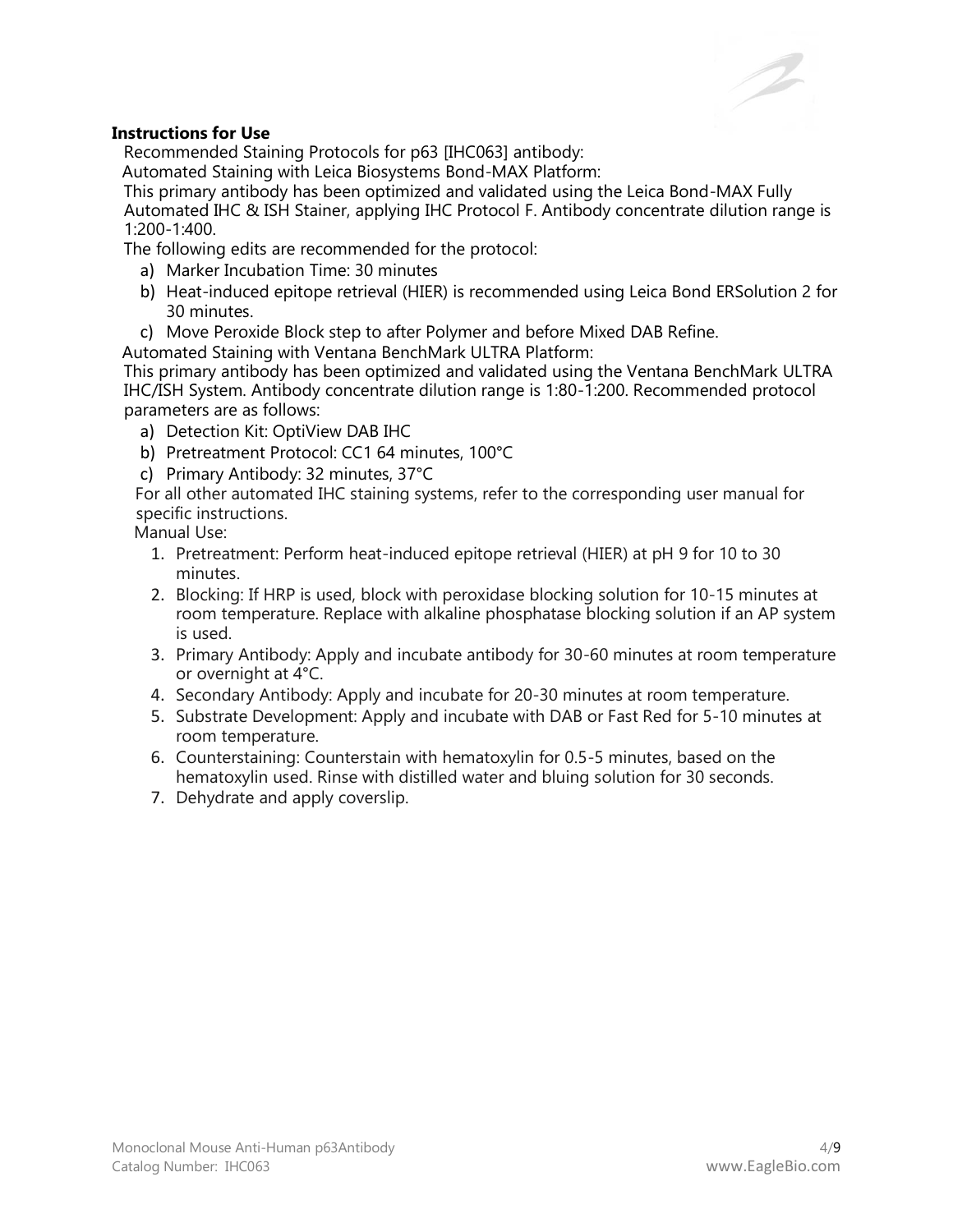

#### **Quality Control Procedures and Interpretation of Results**

The immunohistochemical staining process results in a colorimetric reaction at the site of the antigen, localized by the primary antibody. A qualified pathologist must interpret the tissue specimen results only after the positive and negative control tissues have been analyzed. It is recommended to include a set of tissue controls with each staining run to monitor for antibody, tissue, and reagent performance.

Tissue sections may contain both positive and negative staining elements. In these cases and where applicable, these sections may serve as both the positive and negative tissue control.

#### Positive Control Tissue

A positive control tissue should be processed in the same manner as the specimen and run with each test condition to provide control for variables such as tissue processing, fixation, and staining. It should function to provide validity to the specimen results obtained and can consist of fresh autopsy, biopsy, or surgical tissue.

Once stained, the positive control tissue should analyzed first to ensure that the antibody and all reagents are performing as intended. Counterstaining will result in a blue coloration, which may range from pale to dark depending on the length of the incubation time and potency of the hematoxylin. If positive staining is not observed, the positive control tissue must be deemed invalid and the results obtained with the tissue specimen must also be treated as such.

#### Negative Control Tissue

Some tissue sections can also function as an internal negative control due to the diversity of staining elements present. This, however, should first be confirmed by the user. Tissue components that do not stain should demonstrate an absence of specific staining. If specific staining is observed, the negative control tissue must be deemed invalid and the results obtained with the tissue specimen must also be treated as such.

# Tissue Specimens

Tissue specimens should only be analyzed after the positive and negative control tissues have been deemed valid. Negative staining indicates that the antigen was not detected in the tissue while positive staining represents the presence of the antigen. A tissue section stained with hematoxylin and eosin should be used to analyze the morphology of the tissue specimen and verified by a qualified pathologist.

#### Peformance Characteristics

This antibody has been validated by immunohistochemistry using a FFPE human tissue microarray comprised of different types of normal and cancerous tissues. Positive staining was observed in tonsil, placenta and benign prostate and lung squamous carcinoma tissues. No staining was seen in tumor cells of prostate cancer, ovary and brain cancer tissues. A representative positive staining image is shown on Page 1.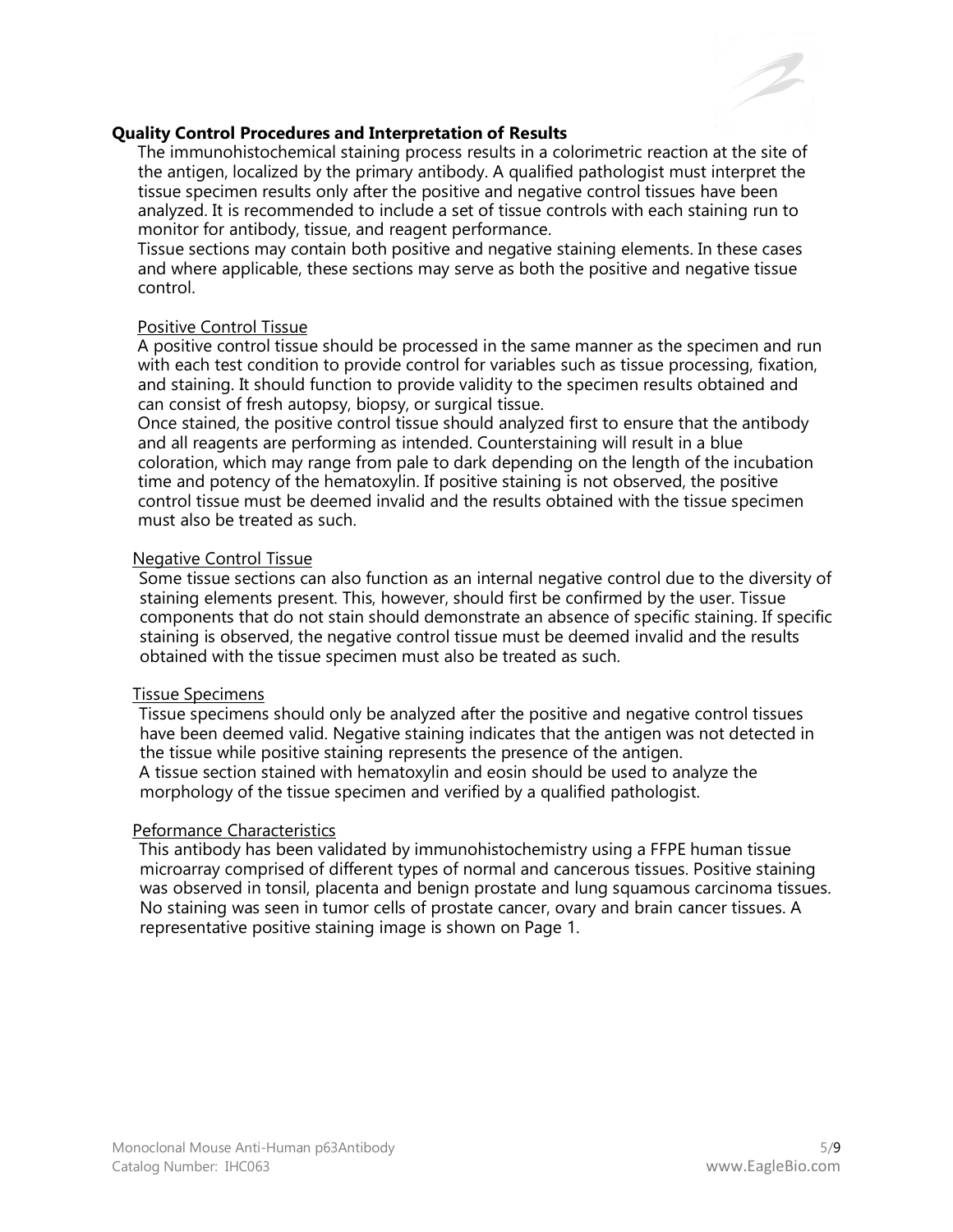# **Troubleshooting**

1. If tissue sections wash off the slide, this may be caused by:

- a) Slides are not positively charged.
- b) Inadequate neutral buffering of the formalin used for the fixation process.
- c) A thick tissue section.
- d) Inadequate drying of the tissue section prior to staining
- 2. If the positive control tissue exhibits negative staining, this may be due to:
	- a) An issue with the primary antibody or one of the secondary reagents.
	- b) Improper collection, fixation or deparaffinization of the tissue section.
	- c) Errors in the IHC staining process.
- 3. If the positive control tissue exhibits weaker staining than expected, this maybe due to suboptimal IHC conditions, partial degradation of the primary antibody or improper storage of secondary reagents. Analysis of the positive and/or negative control tissues can help with determining the cause.

For assistance with all other inquiries, please contact us at info@eaglebio.com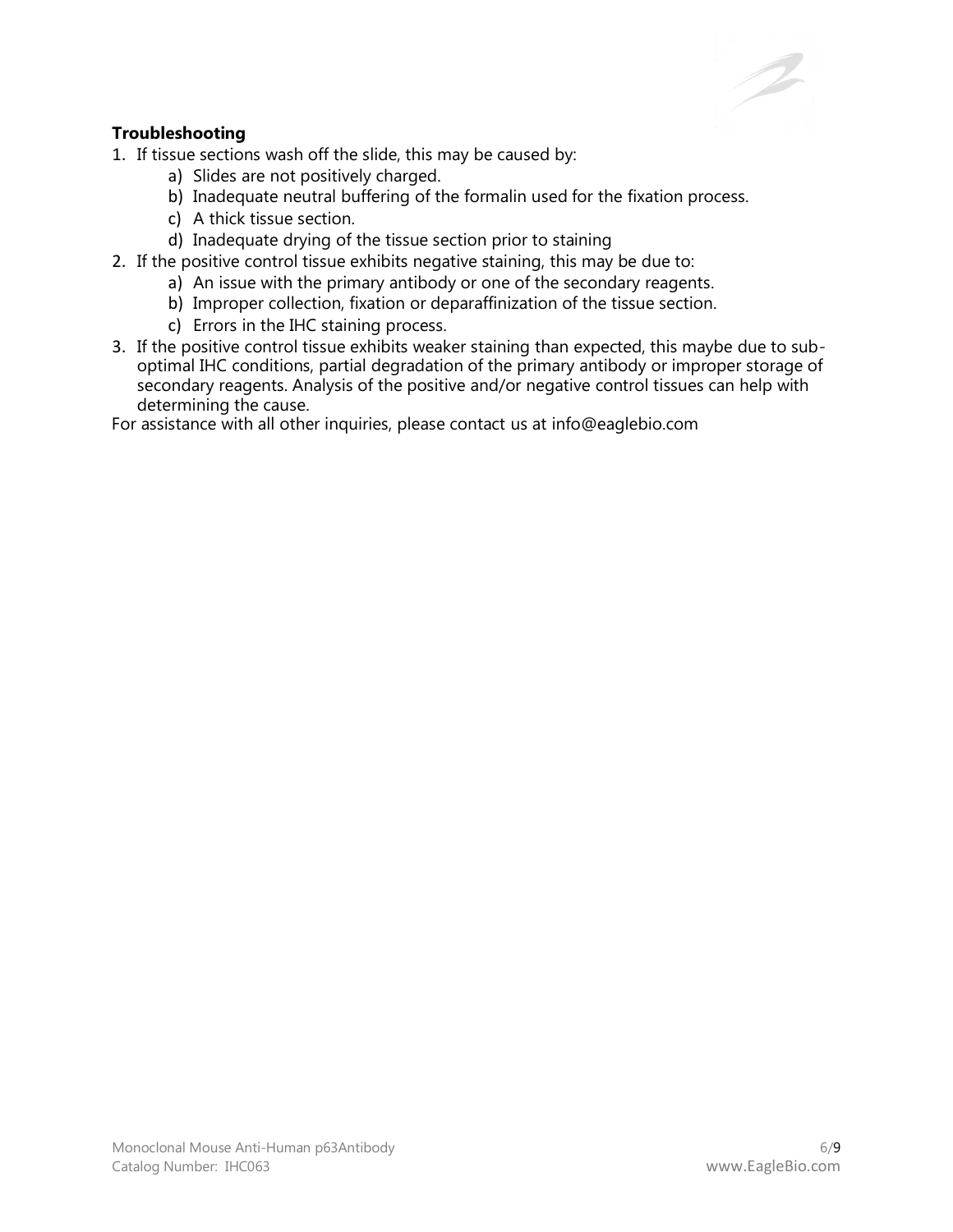#### **Limitations**

- 1. This antibody is intended for research use by qualified personnel in laboratories only.
- 2. Due to biological variability inherent to the expression of certain antigens and immunohistochemical procedures, appropriate positive and negative controls should be used alongside the tissue specimen. Staining and interpretation of results should be conducted in a certified, licensed laboratory, under the supervision and responsibility of a qualified pathologist.
- 3. This antibody, when used with the appropriate detection systems and reagents, detects antigen(s) that remain intact through the tissue fixation, processing and sectioning as described. Any deviation from these recommended procedures or improper handling may compromise the validity and/or analysis of the results.
- 4. GenomeMe provides prediluted antibodies in a ready-to-use, optimally diluted format for use as instructed. Due to the potential for variation in tissue processing and fixation, it may be necessary to adjust the incubation time of the primary antibody for different tissue specimens.
- 5. GenomeMe provides concentrated antibodies in a format that requires dilution with GenomeMe Antibody Diluent. Use of a diluent different than that specified in the package insert must be validated by the user to ensure proper compatibility with the antibody.
- 6. The tissue specimen staining results must also take into account any clinical correlation with the patient's medical history and other diagnostic information. The user is responsible for the interpretation of results within the context of the patient.
- 7. Any discrepancies or unexplained results in control or tissue specimens can be reported to GenomeMe Customer Service at info@genomeme.ca for further assistance. Please refer to the troubleshooting section for common causes of issues.
- 8. False positive results may occur in tissue specimens due to the possibility of nonimmmunological binding of substrate reaction products or proteins. False positive results may also occur subject to the type of immunostaining technique used, or due to the activity of pseudoperoxidase, endogenous peroxidase, or endogenous biotin.
- 9. Due to the effect of autoantibodies or natural antibodies, normal sera from an animal source that is the same as the secondary antisera may result in false negative or false positive results when used in blocking steps.
- 10. Non-specific staining with horseradish peroxidase may be observed when usingtissues containing hepatitis B surface antigen due to the patient's infection with the hepatitis B virus.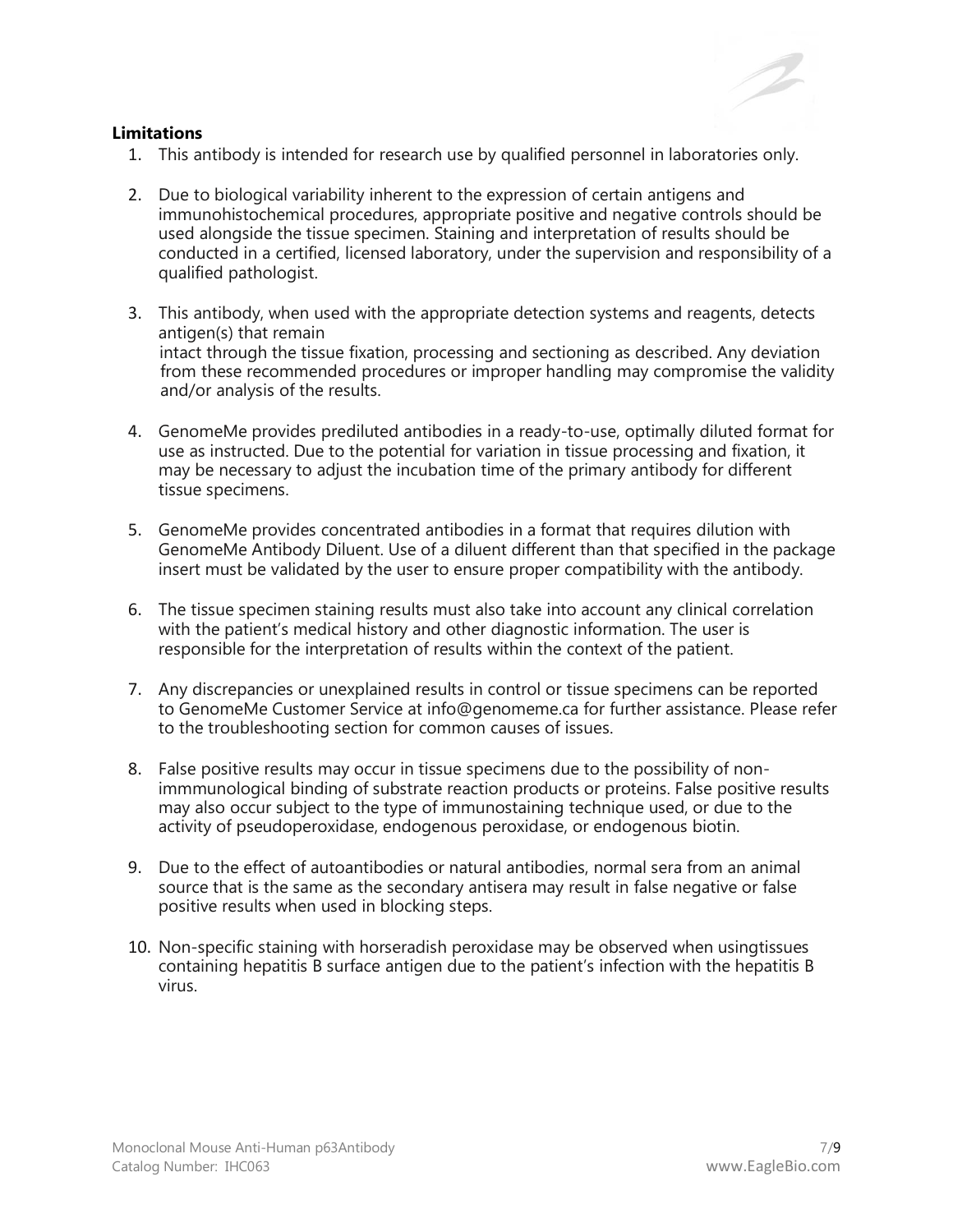

# **Warnings and Precautions**

- 1. Ensure proper reagent handling procedures are followed. Always wear laboratory coats, use disposable gloves and other appropriate personal protective equipment when handling reagents.
- 2. Do not ingest any antibody or reagent. Avoid contact with eyes and other mucous membranes. Should any contact occur, rinse the area with copious amounts of water and follow laboratory procedures for reporting the exposure.
- 3. All incubation times and temperatures must be validated by the user with first use. Any usage or storage conditions different than that specified on the package insert should also be validated by the user.
- 4. Treat all tissue specimens, patient autopsy/biopsy/surgical samples and any materials in contact with these as potentially biohazardous materials and handle with appropriate laboratory precautions.
- 5. To ensure antibody stability and the accuracy of results, ensure microbial contamination of the antibody does not occur.

# **References**

- 1. Yang A, et al. Mol Cell. 1998; 2:305-16.
- 2. Signoretti S, et al. Am J Pathol. 2000; 157:1769-75.
- 3. Yang A, et al. Nature. 1999; 398:714-8.
- 4. Barbareschi M, et al. Am J Surg Pathol. 2001; 25:1054-60.
- 5. Werling RW, et al. Am J Surg Pathol. 2003; 27:82-90.
- 6. Rajal B Shah, et al. Am J Surg Pathol. 2002; 26:1161-8.
- 7. Iacono ML, et al. J Thorac Oncol. 2011; 6:473-81.
- 8. Mukhopadhyay S, et al. Am J Surg Pathol. 2011; 35:15-25.
- 9. Conde E, et al. PLoS One. 2010; 5:e12209.
- 10. Uke M, et al. Cytopathology. 2010; 21:56-63.